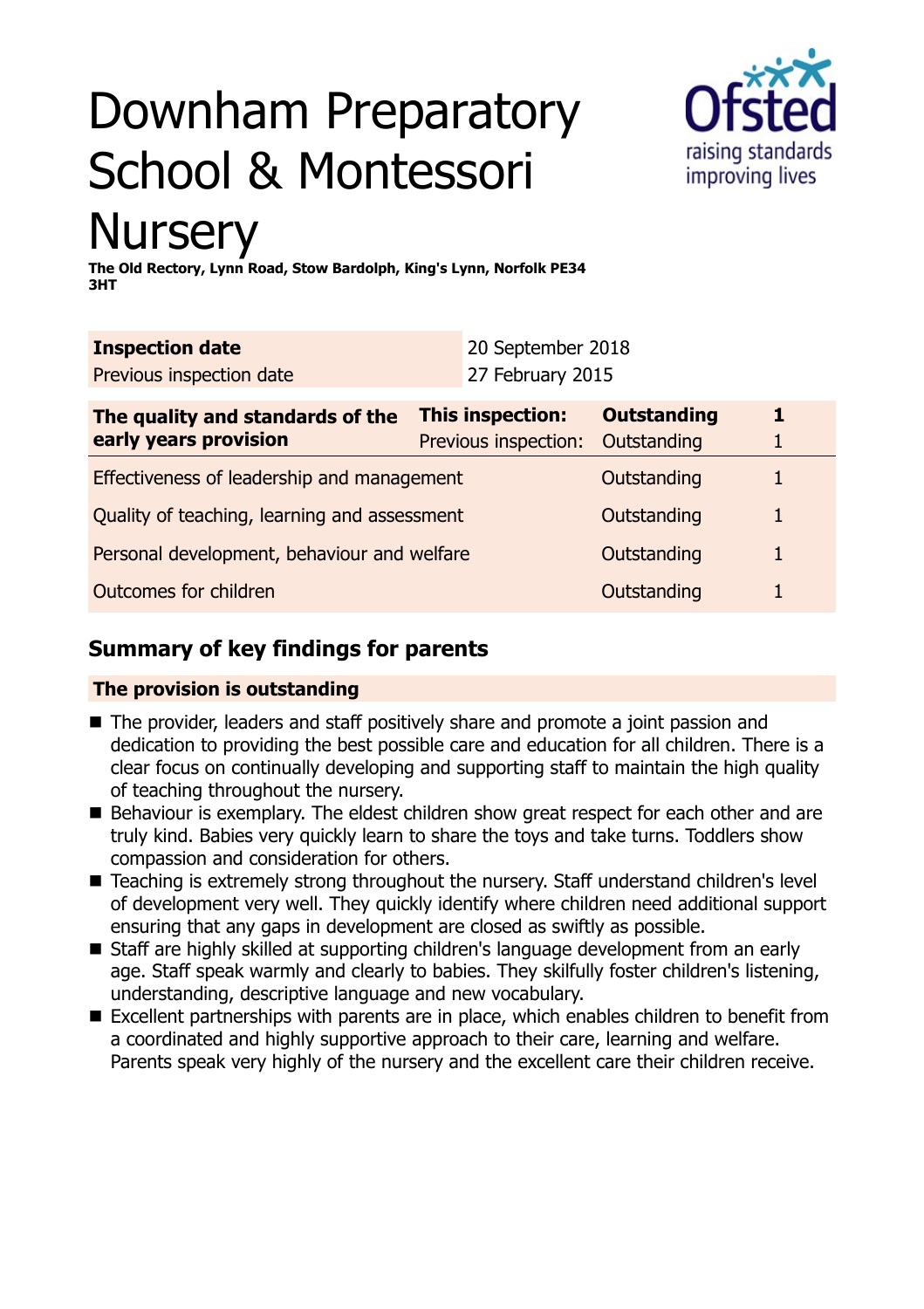## **What the setting needs to do to improve further**

### **To further improve the quality of the early years provision the provider should:**

■ continue to implement the planned changes to extend children's interest in technology and review the impact this has on maintaining the excellent practice and exemplary outcomes for children.

#### **Inspection activities**

- The inspectors observed the quality of teaching during activities indoors and outdoors, and assessed the impact this has on children's learning.
- $\blacksquare$  The lead inspector carried out a joint observation with the supervisor and both inspectors viewed a sample of the children's development records.
- $\blacksquare$  The inspectors held discussions with the registered provider, manager, staff and children at appropriate times during the inspection.
- $\blacksquare$  The inspectors reviewed evidence of the suitability and qualifications of the staff, risk assessment and policies and procedures in relation to safeguarding children.
- $\blacksquare$  The inspectors took account of the views of parents spoken to on the day.

**Inspectors** Carly Mooney Pat Champion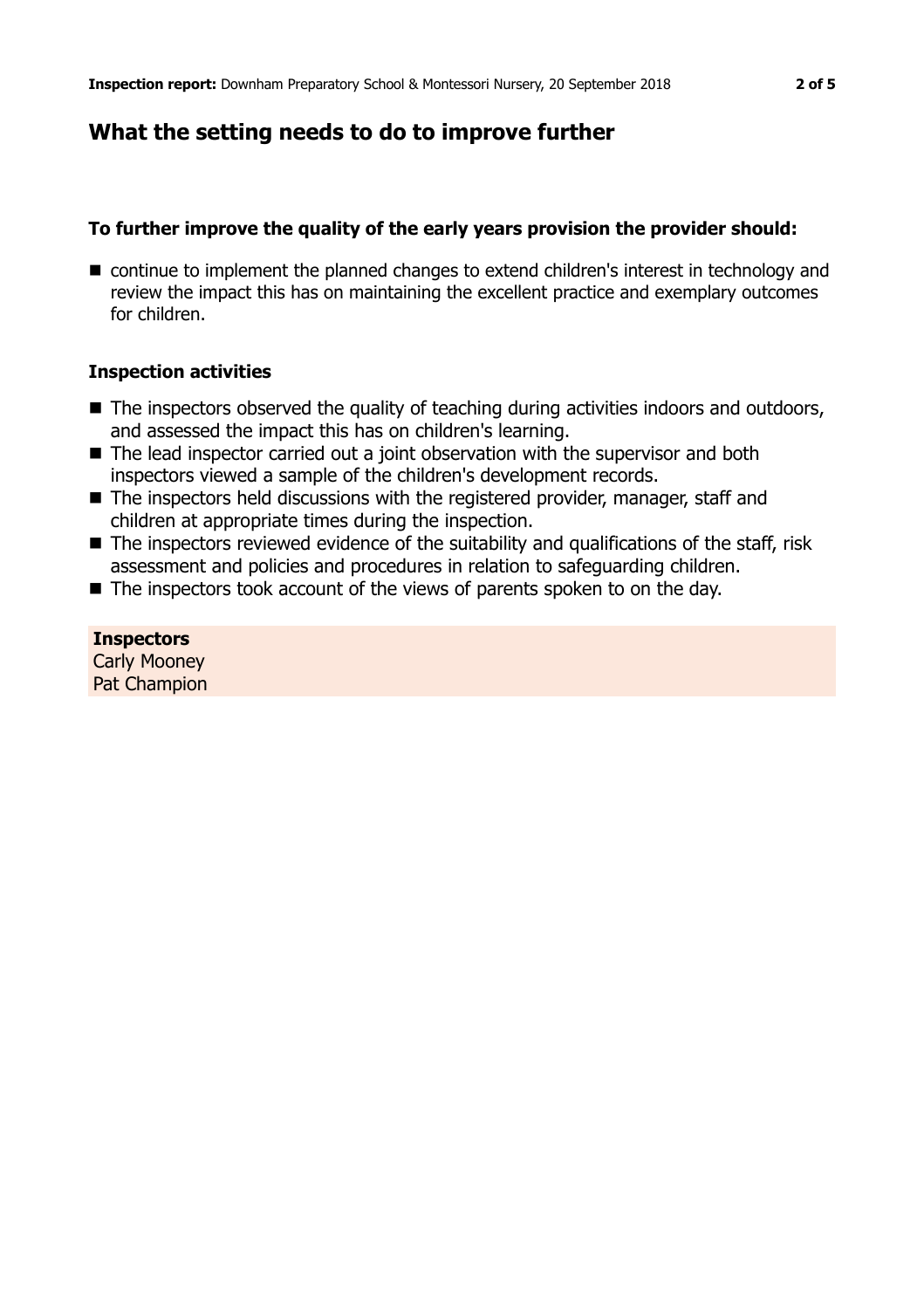## **Inspection findings**

### **Effectiveness of leadership and management is outstanding**

Leaders and staff have an excellent awareness of their responsibility to protect children's welfare. Staff very confidently discuss the procedures they would take if they had a concern about a child or adults in the nursery. Robust strategies are in place to safeguard children, including the recruitment of staff and ongoing checks to ensure their continued suitability. The arrangements for safeguarding are effective. Staff meet consistently as a team to evaluate the nursery and discuss good practice. They are considering ways to enhance opportunities to extend children's skills in using technology even further. The professional development of staff is a high priority. Regular training opportunities are offered to build on staff's highly successful teaching skills. Staff meticulously analyse information about children's progress and develop intervention plans where required.

#### **Quality of teaching, learning and assessment is outstanding**

The well-qualified staff use their excellent teaching skills to enthuse and engage children. The nursery is full of happy and inquisitive children, keen to explore and highly motivated to learn. Staff know children very well. They consistently observe and plan motivating learning experiences to help children make substantial progress. Staff make extremely good use of the school grounds to develop children's understanding of the natural world. Children of all ages enjoy visiting and feeding the school's goats and rabbits. Parents feel involved in their children's learning. They share experiences from home in photographs which are displayed and valued.

#### **Personal development, behaviour and welfare are outstanding**

Staff are highly skilled at helping children form secure emotional attachments. Babies in particular welcome the constant affection and interaction they receive from consistent staff. Children's emotional well-being is highly prioritised especially during times of change, such as moving to the next room or through to the school. Children thoroughly enjoy spending time outdoors in all weathers and have very good opportunities to develop their physical skills. Children demonstrate an increasing awareness of following clear hygiene procedures. They understand that they wash their hands to remove germs and wear aprons to protect their uniform. Children are involved in risk assessment and talk about safe practices before going outdoors.

#### **Outcomes for children are outstanding**

Children are making substantial and sustained progress from their starting points and are very well prepared for the next stage in their education. Children are very confident and articulate. The eldest children happily initiate conversations and can talk freely about a range of subjects that interest them. Strong friendships flourish as they learn to respect and tolerate each other's differences.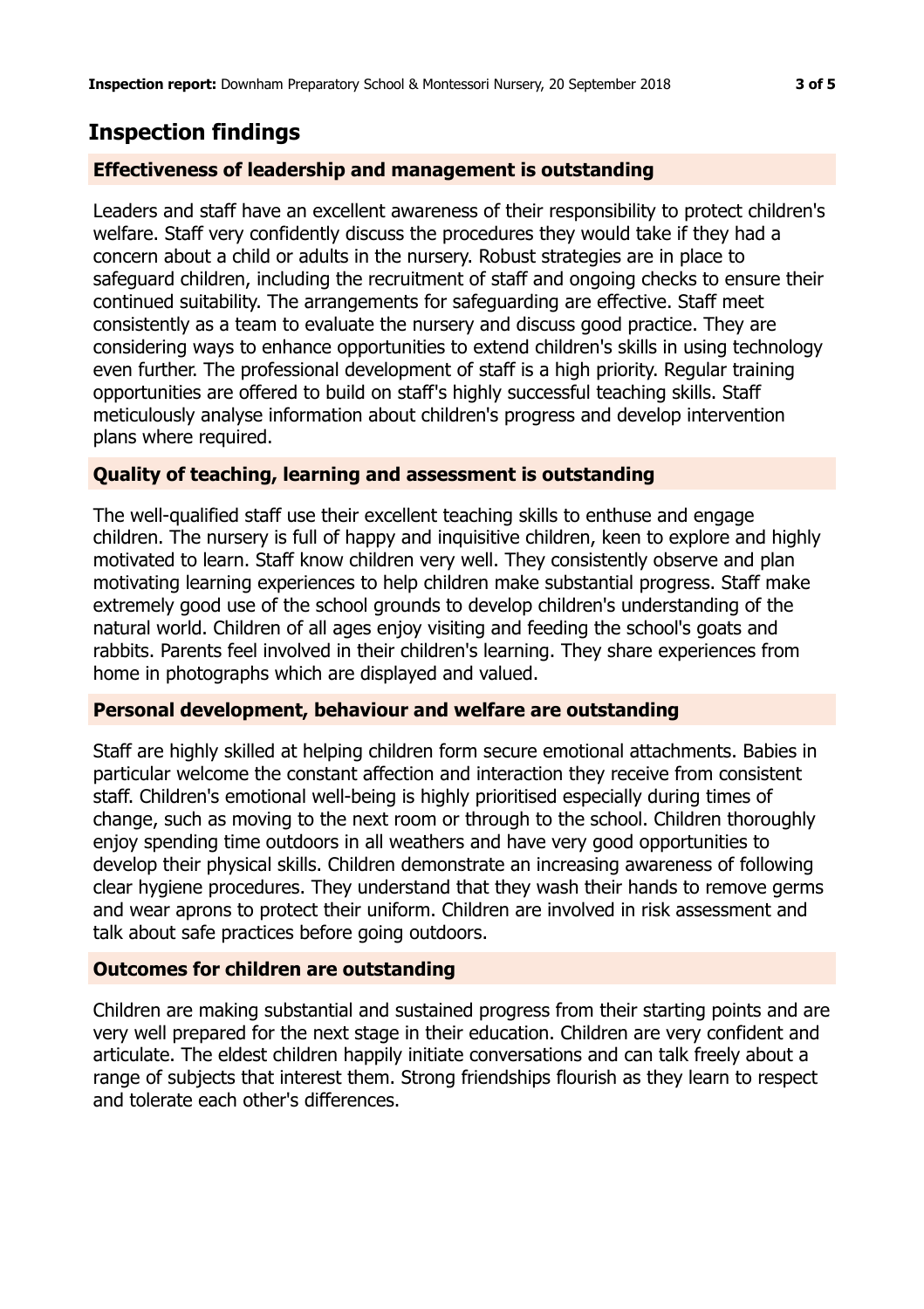## **Setting details**

| <b>Unique reference number</b>                      | EY305661                           |
|-----------------------------------------------------|------------------------------------|
| <b>Local authority</b>                              | <b>Norfolk</b>                     |
| <b>Inspection number</b>                            | 10078342                           |
| <b>Type of provision</b>                            | Full day care                      |
| <b>Registers</b>                                    | Early Years Register               |
| Day care type                                       | Childcare on non-domestic premises |
| Age range of children                               | $1 - 4$                            |
| <b>Total number of places</b>                       | 52                                 |
| Number of children on roll                          | 39                                 |
| <b>Name of registered person</b>                    | Laffeaty-Sharpe, Elizabeth-Jane    |
| <b>Registered person unique</b><br>reference number | RP514659                           |
| Date of previous inspection                         | 27 February 2015                   |
| <b>Telephone number</b>                             | 01366 388066                       |

Downham Preparatory School and Montessori Nursery registered in 1984 and is one of two early years settings run by an individual owner. The nursery employs seven members of childcare staff. Of these, one member of staff holds a qualification at level 5, one member of staff holds a qualification at level 4 and five staff hold a qualification at level 3. The nursery opens from Monday to Friday all year round. Sessions are from 8am until 6pm. The nursery provides funded early education for three- and four-year-old children.

This inspection was carried out by Ofsted under sections 49 and 50 of the Childcare Act 2006 on the quality and standards of provision that is registered on the Early Years Register. The registered person must ensure that this provision complies with the statutory framework for children's learning, development and care, known as the early years foundation stage.

Any complaints about the inspection or the report should be made following the procedures set out in the guidance Complaints procedure: raising concerns and making complaints about Ofsted, which is available from Ofsted's website: www.ofsted.gov.uk. If you would like Ofsted to send you a copy of the guidance, please telephone 0300 123 4234, or email [enquiries@ofsted.gov.uk.](mailto:enquiries@ofsted.gov.uk)